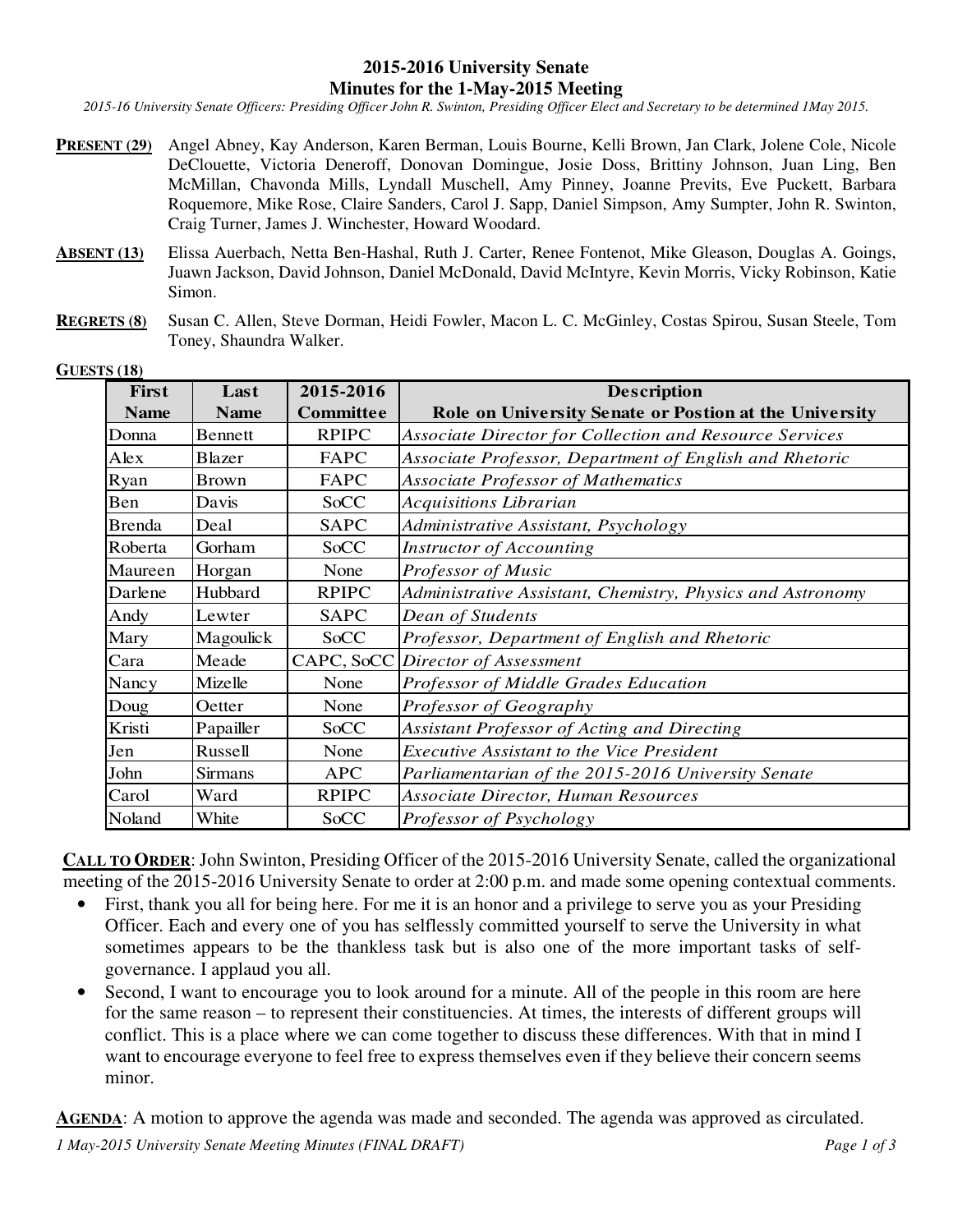**MINUTES**: As the previous meeting of the University Senate was held just one week earlier on 24 April 2015, the minutes for that meeting were still in preparation and not yet available for review.

**UNIVERSITY SENATOR PINS**: John Swinton distributed university senator pins to the first-time members of the University Senate who were present at the meeting. Pin recipients were

- 1. **Elected Faculty Senators** Jolene Cole, Juan Ling, Joanne Previts, Chavonda Mills, and Carol Sapp; and
- 2. **Selected Staff Senators** Eve Puckett and Daniel Simpson.

## **NEW BUSINESS**:

**COMMITTEE REPORTS**: This being an organizational meeting, there was only two committee reports.

1. **SUBCOMMITEE ON NOMINATIONS** (SCoN) – John R. Swinton

*Officers: Chair John R. Swinton, Secretary Craig Turner, No Vice-Chair position for this committee.*

- a. **MOTION 1415.CN.003.O** (**SLATE OF COMMITTEE ASSIGNMENTS FOR 2015-16 UNIVERSITY SENATE)** On behalf of the committee, John R. Swinton, SCoN Chair, presented the motion*: To accept the slate of committee assignments for the 2015-16 University Senate as presented in attached document*.
- b. **SUPPORTING DOCUMENTS** At the time it was presented, this motion had one supporting document.
	- i. *Spreadsheet: Committee assignments 2015-16*. This Excel document contained the slate of nominees proposed by the 2014-2015 Subcommittee on Nominations to serve on the committees and as officers of the 2014-2015 University Senate
- c. **DISCUSSION**
	- i. **SCoN Report** The proposed slate of nominees to be voted on by the University Senate was described by John R. Swinton, on behalf of the 2014-2015 SCoN, as follows.
		- Committee preferences and willingness to serve as a university senate officer (Presiding Officer Elect and Secretary) were invited from all university senators.
		- A call for volunteers to serve on committees was made to the corps of instruction. Each volunteer was invited to express preference for committee service.
		- Informed by these individual committee preferences, the 2014-2015 Subcommittee on Nominations prepared this slate of nominees for your consideration.
	- ii. Two corrections in spelling to the names of proposed members of the Curriculum Assessment Policy Committee (CAPC) were made from the floor: James Addy to Jamie Addy and Kimberlly Cossey to Kimberly Cossey.
	- iii. A couple revisions were briefly discussed on the floor but neither resulted in a change to the proposed committee memberships.
- d. **SENATE ACTION** Motion 1415.CN.003.O was *approved* with no further discussion.
- e. **OFFICERS**
	- i. Presiding Officer Elect The nominee of the 2014-15 Subcommittee on Nominations was Chavonda Mills. Nominations from the floor were invited. There were none. Chavonda Mills was elected by voice vote to serve as the Presiding Officer Elect of the 2015-2016 University Senate.
	- ii. Secretary The nominee of the 2014-15 Subcommittee on Nominations was Craig Turner. Nominations from the floor were invited. There were none. Craig Turner was elected by voice vote to serve as the Secretary of the 2015-2016 University Senate.
- 2. **GOVERNANCE RETREAT PLANNING COMMITTEE** John R. Swinton
	- a. **PLANNING IN PROGRESS** The following 2015 governance retreat information was shared.
		- i. LOCATION: The retreat site is the Rock Eagle 4-H Center.
		- ii. DATE: The governance retreat date is Tuesday, 11 Aug 2015.
		- iii. FORMAT: The retreat is presently proposed as an all-day affair.